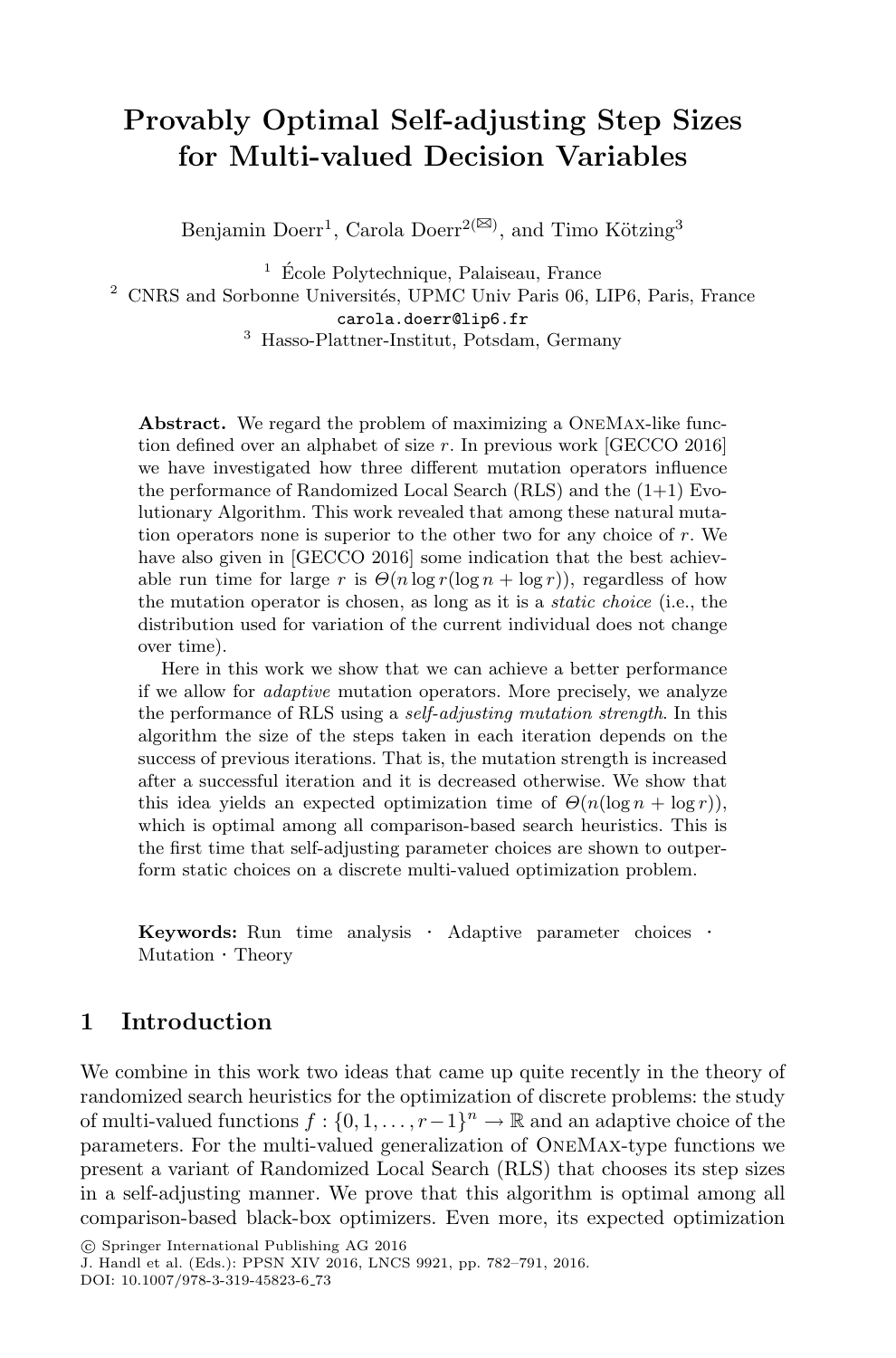time is strictly smaller than that of any comparison-based search heuristic using static parameter choices. After the work presented in [\[5](#page-8-0)] this is only the second time that a self-adjusting parameter setting is proven to outperform any static choice for a discrete optimization problem, and it is the first time that this is shown for a problem over multiple decision variables.

Some background information and references for the concepts used in this work follow.

#### **1.1 Optimization of Multi-valued OneMax Functions**

Most research in discrete evolutionary computation theory regards problems that are defined over the *n*-dimensional Hamming cube  $\{0, 1\}^n$ , while many experimental results exist also for other discrete search spaces (see, for example, [\[20\]](#page-9-0) and the references therein for early examples). Only few theoretical works exist that study the extension of evolutionary algorithms and other randomized search heuristics to more general domains  $\Omega$ , cf. [\[7](#page-8-1)] for a discussion. In [\[7\]](#page-8-1) we considered the minimization of r-valued ONEMAX-type functions  $f_z$  assigning to each string  $x \in \{0, 1, \ldots, r-1\}^n$  the sum  $\sum_{i=1}^n d(x_i, z_i)$  of the component-wise distances to a fixed unknown string  $z \in \{0, 1, \ldots, r-1\}^n$  (cf. Sect. [2](#page-3-0) for detailed definitions).

We have analyzed in [\[7\]](#page-8-1) three different ways to extend RLS and the  $(1 + 1)$ Evolutionary Algorithm (EA) to black-box optimizers for r-valued functions. All three versions maintain the property that for RLS in each iteration the entry of exactly one position  $i \in \{1, \ldots, n\}$  is changed, while for the  $(1+1)$  EA an independent coin flip with success probability  $1/n$  decides whether or not the entry of the i-th position is subject to change. The three variants thus differ in how entries selected for modification are updated. The uniform step operator replaces an entry by different one chosen uniform at random, while the  $\pm 1$  step operator adds or subtracts 1 from the current entry. For large  $r$  the operator with the best performance on the r-valued generalizations of OneMax is the Harmonic one which adds or subtracts to the current entry a number  $j \leq r$  that is chosen with probability proportional to  $1/j$ . Its expected optimization time on r-valued ONEMAX is  $\Theta(n \log r (\log n + \log r)).$ 

A natural question to ask is whether a better performance with respect to  $r$ can be achieved. However, from [\[4](#page-8-2)] we know that no *static* distribution of step sizes can achieve a better run time than  $\Omega((\log r)^2)$  for  $n = 1$  (see [\[7\]](#page-8-1) for a discussion).

#### **1.2 RLS with Self-adjusting Step Sizes**

In this work we show that a better dependence on  $r$  can be achieved if we allow the step operator to change over time. More precisely, we regard the algorithm RLS<sub>a,b</sub> which works as follows. A current search point  $x \in \{0, 1, \ldots, r-1\}^n$  is maintained, along with a real-valued velocity vector  $v \in [1, r/4]^n$  denoting the *step size* in each dimension. In each iteration, one dimension  $i \leq n$  is chosen uniformly at random for variation; with probability  $1/2$  the value  $x_i$  is increased by  $|v_i|$ , otherwise decreased by  $|v_i|$ , all other dimension remain as in x. If this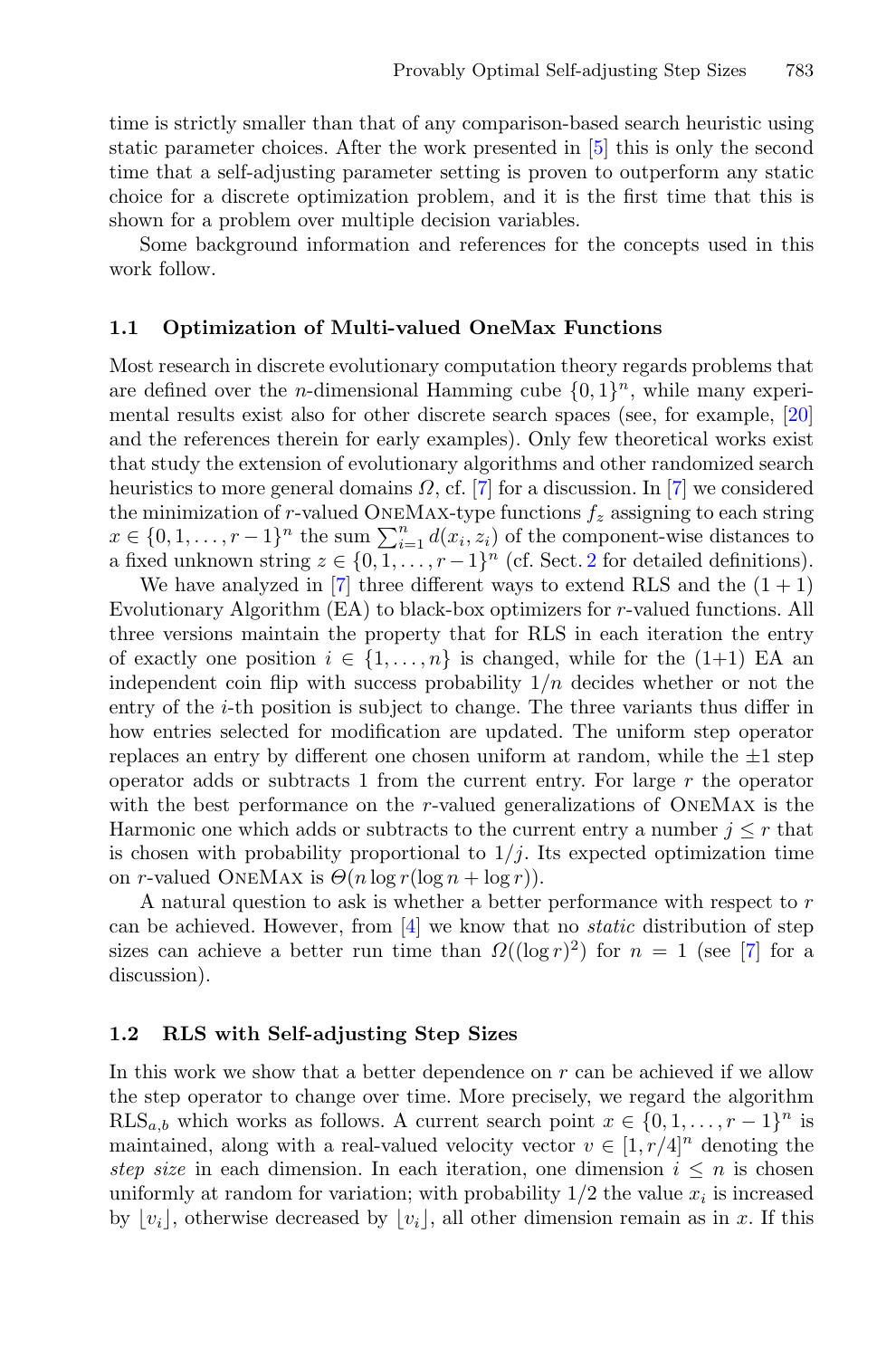new search point has better fitness, the old search point is discarded and the step size  $v_i$  is increased to av<sub>i</sub> (for some constant  $a > 1$ ). If the new search point has worse fitness, it is discarded and the velocity  $v_i$  is decreased to  $bv_i$  (for a positive constant  $b < 1$  $b < 1$ ). See Algorithm 1 in Sect. [2.2](#page-4-1) for details.

We show that, for suitable constants  $a$  and  $b$ , the expected optimization time of RLS<sub>a,b</sub> on the set of r-valued ONEMAX functions is  $O(n(\log n + \log r))$ , thus gaining a factor of at least  $\log r$  over any RLS variant using static step sizes. This bound is provably optimal among all comparison-based algorithms. That is, no black-box algorithm can achieve a better performance on r-valued OneMax functions unless it explicitly exploits absolute fitness-values.

#### **1.3 Self-adjusting Parameter Choices**

One easily observes that in continuous optimization static parameter choices are not very meaningful. This is why for such problems several examples exist where adaptive parameter choices are well understood also from a theoretical perspective (for example, the works  $[2,14,15]$  $[2,14,15]$  $[2,14,15]$  $[2,14,15]$  analyze the convergence rates of different evolution strategies). As has been noted in [\[7\]](#page-8-1), however, such results are difficult to compare to performance guarantees in discrete optimization let alone being transferable to such problems. This is mostly due to the fact that in discrete optimization we do not study the speed of convergence but the time needed to hit an optimal solution. But even if one studies continuous optimization with an a-priori fixed target precision (see  $[16]$  and the references therein), then typically the norms used to evaluate a solution differ from the typically regarded 1-norm used in discrete optimization.

For the discrete domain, several empirical works exist that suggest an advantage of adaptive parameter updates (cf.  $[12]$ ,  $[13]$  $[13]$ , Chap. 8, and  $[17]$  $[17]$  for surveys). However, the first work formally showing an asymptotic gain over static parameter selection is the self-adjusting choice of the population size of the  $(1+(\lambda, \lambda))$  GA proposed and analyzed in [\[5](#page-8-0)]. In that work the advantage is shown for the classic ONEMAX functions  $f_z: \{0,1\}^n \to \mathbb{R}, x \mapsto |\{1 \leq i \leq n \mid x_i = z_i\}|.$ Our result is hence the first of its type for a multi-valued search problem in the discrete domain.

Also when we include in our consideration other adaptive parameter choices<sup>[1](#page-2-0)</sup> only few situations exist for which an advantage over static parameter choices could be proven. All these works study the optimization of pseudo-Boolean functions  $f: \{0,1\}^n \to \mathbb{R}$ . To be more precise, the only theoretical investigations of adaptive parameter choices in discrete optimization that we are aware of

<span id="page-2-0"></span><sup>1</sup> Following the terminology introduced in [\[5](#page-8-0), Sect. 3.1] we distinguish between functionally-dependent and self-adjusting parameter choices. While *functionallydependent* parameter choices depend only on the current state of the algorithm, they may explicitly use absolute fitness values. Fitness-dependent mutation rates are a typical example for such *functionally-dependent* parameter choices. *Self-adjusting* parameter choices, in contrast, do not depend on absolute fitness information but rather on the success of previous iterations. This is the case of the parameter updates of the RLS*a,b* considered in this work.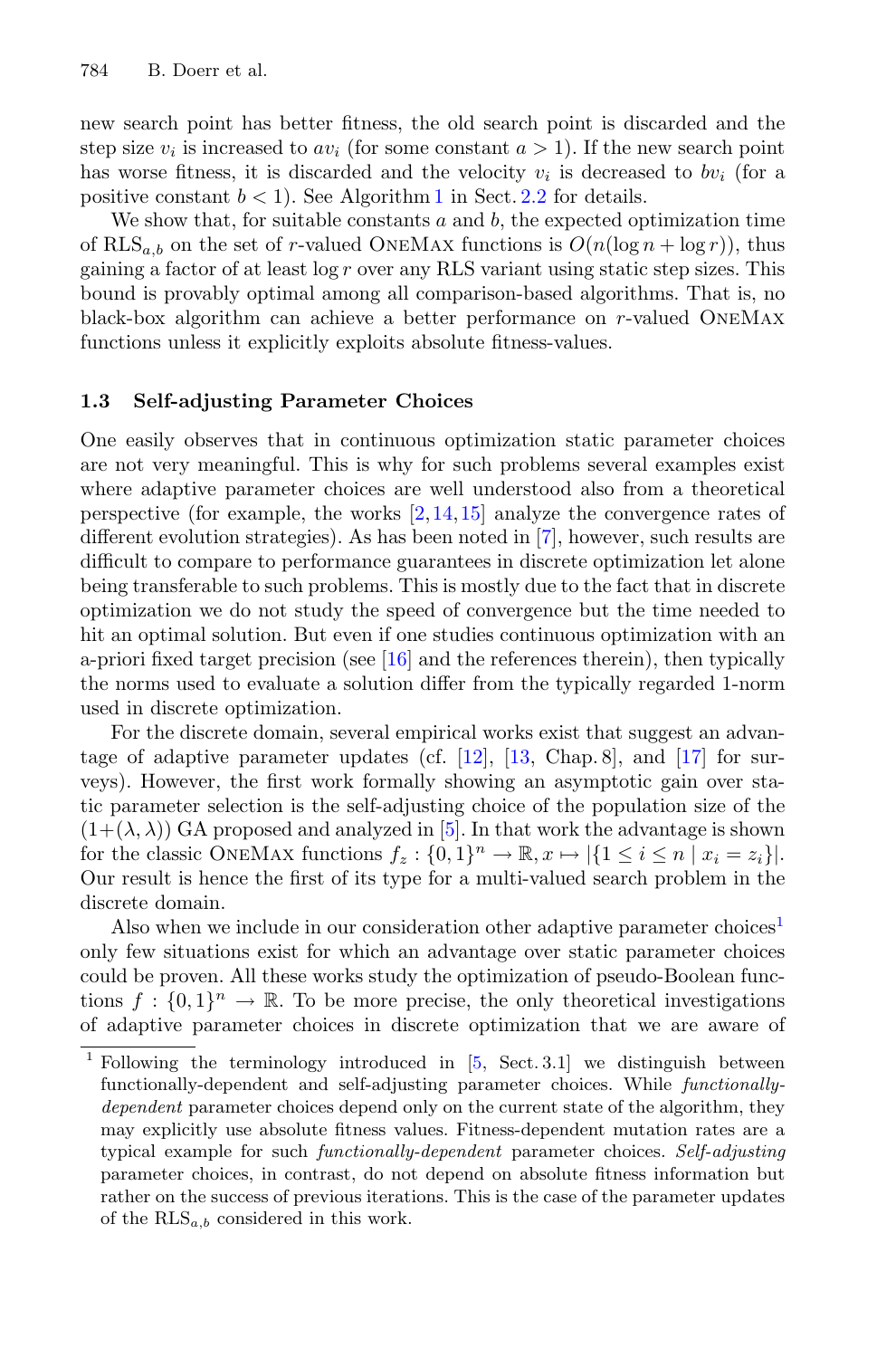analyze advantages of a fitness-dependent mutation rate for the  $(1+1)$  EA optimizing LEADINGONES  $[3]$  $[3]$  and for RLS optimizing ONEMAX  $[8]$  $[8]$ , a self-adjusting choice of the number of parallel evaluations in a parallel EA [\[19\]](#page-9-6) as well as a fitness-dependent [\[6](#page-8-7)] and the above-mentioned self-adjusting [\[5](#page-8-0)] choice of the population size for the  $(1 + (\lambda, \lambda))$  GA.

We believe that self-adjusting parameter choices provide a possibility for significant improvement of many search heuristics, and theoretical analyses can offer guidance for how to design such self-adjustment mechanisms. Our work shows that our mathematical toolbox, in particular drift analysis, is well-suited to analyze such systems.

## <span id="page-3-0"></span>**2 Preliminaries**

For any positive integer n we set  $[n] := \{1, 2, \ldots, n\}$  and  $[0..n] := \{0\} \cup [n]$ . We regard in this work r-valued functions over strings of length  $n$ , i.e., functions  $f : [0..r-1]^n \to \mathbb{R}$ . The value of r may or may not depend on n, and it may or may not be smaller or larger than  $n$ .

We briefly define below the problem setting and the self-adjusting version of RLS that we aim at analyzing.

#### **2.1 Multi-valued OneMax Problems**

As in [\[7\]](#page-8-1) we regard two classes of r-valued OneMax functions. These classes are the collection of functions  $f_z : [0..r-1]^n \to \mathbb{R}; x \mapsto \sum_{i=1}^n d(x_i, z_i), z \in [0..r-1]^n.$ They differ in the metric d used to evaluate the  $distance$  of  $x_i$  to  $z_i$ . The first metric, which we call the *interval-metric*  $d_{\text{int}}$ , is the usual metric on the integers, i.e.,

$$
d_{\rm int}(a,b):=|b-a|.
$$

Note that in the interval-metric the fitness landscapes of the r-valued OneMax functions are not isomorphic to each other. This can be easily seen, for example, by comparing  $f_{(0,\ldots,0)}$  with  $f_{(r/2,\ldots,r/2)}$  which has a much more symmetric fitness landscape. Note that, for the boundary handling we employ in this paper (see Sect. [2.2\)](#page-4-1), our results are unaffected by the exact choice of r-valued OneMax function. This is why we also consider a second metric, which we call the *ringmetric*  $d_{\text{ring}}$ . This metric connects the two endpoints of the interval  $[0..r-1]$ such that it forms a ring, i.e.,

$$
d_{\rm ring}(a,b) := \min\{|b-a|, |b-a+r|, |b-a-r|\}.
$$

Unlike the name OneMax suggests, we regard in this work the *minimization* of the r-valued OneMax functions. It is easily seen that, regardless of the metric in place, the unique global optimum of  $f<sub>z</sub>$  is thus the string z. We call z the *target vector* of  $f_z$ .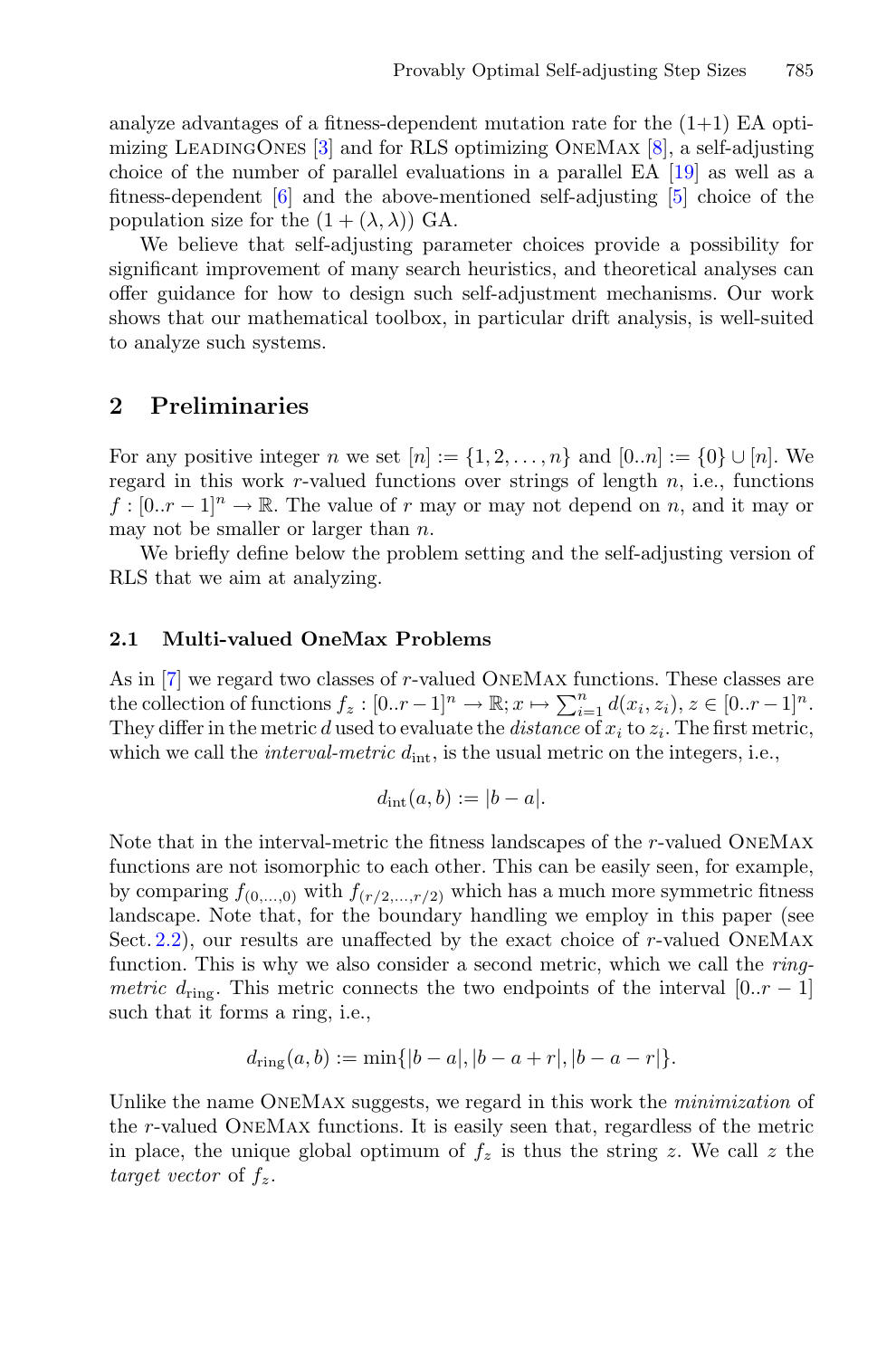#### <span id="page-4-1"></span>**2.2 RLS with Self-adjusting Mutation Strength**

We investigate the following natural generalization of RLS to a multi-valued algorithm  $RLS_{a,b}$  with a self-adjusting mutation strength whose update rules are parametrized by the constants  $1 < a \leq 2$  and  $1/2 < b < 1$ . The algorithm is summarized in Algorithm [1.](#page-4-0)

**Algorithm 1.** RLS<sub>a,b</sub> with self-adjusting step sizes maximizing a function  $f: [0..r-1]^n \to \mathbb{R}$ 

 **Initialization:** Let  $v \in [1, \lfloor r/4 \rfloor]^n$  uniformly at random; Sample  $x \in [0..r-1]^n$  uniformly at random and query  $f(x)$ ; **Optimization:** for  $t = 1, 2, 3, \ldots$  **do**  Choose  $i \in [n]$  uniformly at random;<br>**5** for  $i = 1, ..., n$  do **for**  $j = 1, \ldots, n$  **do i if**  $j = i$  **then** with probability  $1/2$  let  $y_j \leftarrow x_j - \lfloor v_j \rfloor$  and let  $y_j \leftarrow x_j + \lfloor v_j \rfloor$  otherwise **else**  $y_j \leftarrow x_j$  Query  $f(y)$ ; **if**  $f(y) < f(x)$  **then**  $v_i \leftarrow \min\{av_i, \lfloor r/4 \rfloor\}$  **else**  $v_i \leftarrow \max\{1, bv_i\}$ <br> **if**  $f(y) < f(x)$  **then**  $x \leftarrow y$ **if**  $f(y) \leq f(x)$  **then**  $x \leftarrow y$ 

<span id="page-4-0"></span>RLS<sub>a,b</sub> maintains a search point  $x \in [0..r-1]^n$  as well as a real-valued *velocity vector*  $v \in [1, \lfloor r/4 \rfloor]^n$ ; we use real values for the velocity to circumvent rounding problems. Both these strings are initialized uniformly at random, but it is not difficult to verify that all results shown in this paper apply to any arbitrary initialization of x and v. In one iteration of the algorithm a position  $i \in [n]$  is chosen uniformly at random. The entry  $x_i$  is replaced by  $x_i-|v_i|$  with probability  $1/2$  and by  $x_i + |v_i|$  otherwise (see below for how to deal with overstepping the endpoints of the interval  $[0, r-1]$ ). The entries in positions  $j \neq i$  are not subject to mutation. The resulting string y replaces x if its fitness is at least as good as the one of x, i.e., if  $f(y) \leq f(x)$  holds (recall that we regard the minimization of f). If the offspring y is strictly better than its parent x, i.e., if  $f(y) < f(x)$ , we increase the velocity  $v_i$  in the *i*-th component by multiplying it with the constant a and we decrease  $v_i$  to  $bv_i$  otherwise. The algorithm proceeds this way until we decide to stop it. Since we regard in this work the time needed until  $RLS_{a,b}$ evaluates for the first time an optimal solution (this random variable is called the *run time* of Algorithm [1\)](#page-4-0), we do not specify any stopping criterion here.

We will now discuss some technical details.

It may happen that  $x_i - |v_i| < 0$  or  $x_i + |v_i| > r - 1$ . If we are working with the interval-metric then we assume that the algorithm does not change its current position, that is, the offspring is discarded and the velocity is not adjusted (decreasing the velocity in this case would lead to the same results). In the ring-metric we identify all values *modulo* r, i.e., we identify values  $p < 0$ with  $p + r$  and values  $p > r - 1$  with  $p - r$ . Note that in the ring-metric it can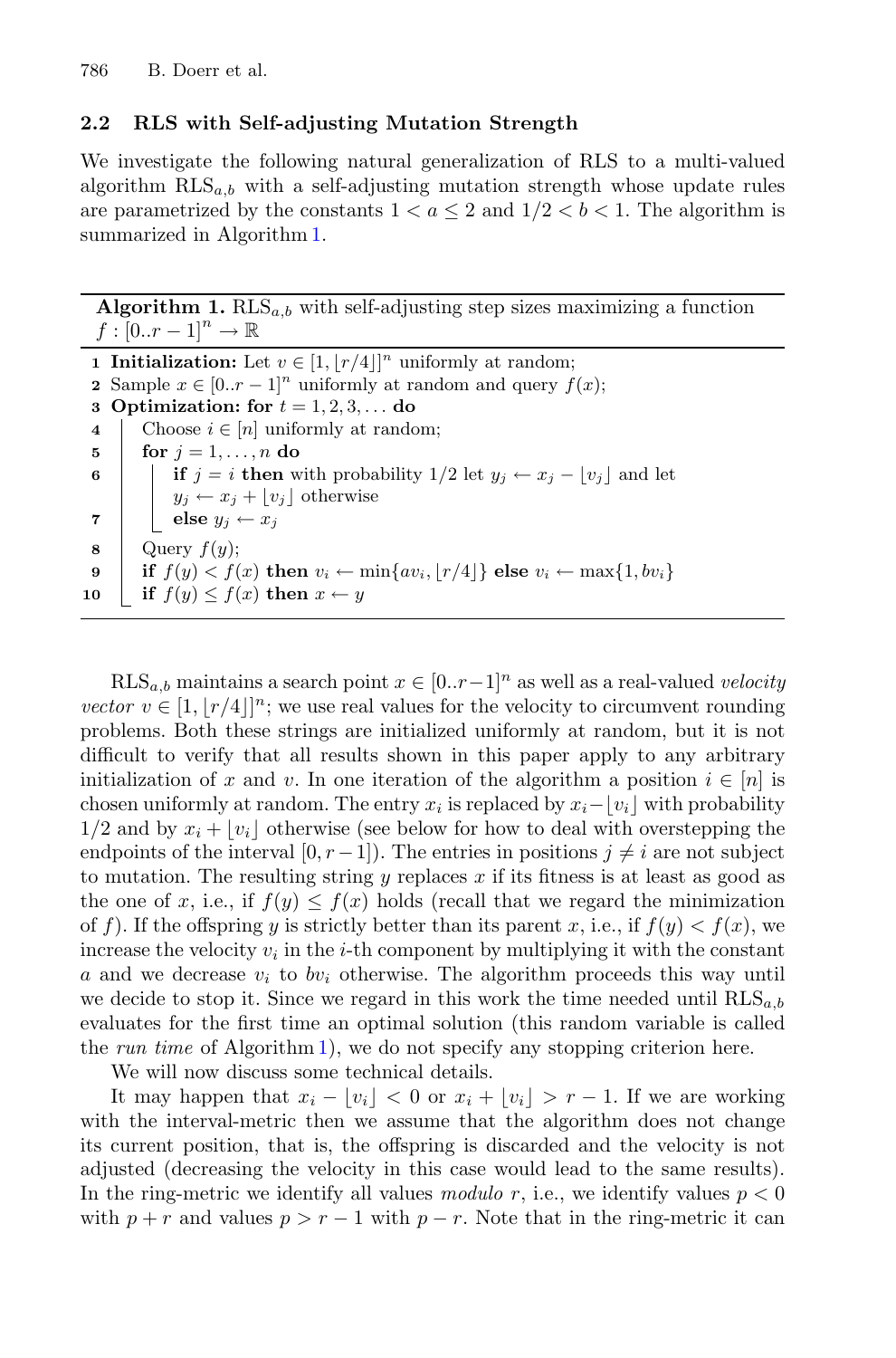happen that we decrease the fitness regardless of whether we add or subtract from  $x_i$  the value  $|v_i|$ . This in particular applies when  $x_i$  is close to  $r/2$ .

Furthermore, we emphasize that the velocity vector is an element in the real interval  $[1, r/4]$ , that is, it does not necessarily take integer values. This technicality avoids that rounding inaccuracies accumulate over several velocity adaptations. The velocity is capped at 1 (to avoid situations in which we do not move at all) and at  $|r/4|$  (to avoid too large jumps).

To further lighten the notation, we say that the algorithm *"moves in the right direction"* or *"towards the target value"* if the distance to the target is actually decreased by  $|v_i|$ . Analogously, we speak otherwise of a step *"away from the target"* or *"in the wrong direction"*.

#### <span id="page-5-1"></span>**2.3 Drift Analysis**

The idea of drift analysis is to map the optimization process to a series of realvalued random variables that measure, in a suitable way, the expected progress that the algorithm achieves in one iteration. The hope is to show that this expected progress systematically depends on the current state of the algorithm, for example, in an additive or a multiplicative way. Drift theorems then help to convert the expected progress made in one iteration to bounds on the time needed to hit a certain goal such as identifying an optimal search point; cf. [\[10,](#page-8-8)[18\]](#page-9-7) for a more detailed discussion of drift theory.

In the context of  $RLS_{a,b}$  the state of the algorithm can be described by the pair  $(x, v)$  consisting of the current search point  $x \in [0..r-1]^n$  and the current velocity vector  $v \in [1, \lfloor r/4 \rfloor]^n$ . We will design in Sect. [3](#page-5-0) a potential function g that maps these states to real numbers in a way that the expected progress of one iteration of RLS<sub>a,b</sub> depends on the current potential  $g(x, v)$  in a multiplicative way. That is, for  $y$  and  $v'$  denoting the resulting search point and velocity vector after one iteration of  $RLS_{a,b}$ , we will show that  $E(g(x, v) - g(y, v')) \ge \delta g(x, v)$ for some positive constant  $\delta$ . The following drift theorem will then allow us to derive bounds on the expected run time of  $RLS_{a,b}$  on any r-valued ONEMAX function. This *multiplicative drift theorem* had first been introduced to the theory of randomized search heuristics in [\[10](#page-8-8)]. A more direct proof of this results, that also gives large deviation bounds, can be found in [\[9\]](#page-8-9). The variables  $X^{(t)}$  in the statement correspond to the state  $g(x, v)$  of the algorithm after t iterations.

<span id="page-5-2"></span>**Theorem 1 (from** [\[10](#page-8-8)]). Let  $X^{(0)}, X^{(1)},...$  be a random process taking values  $in S := \{0\} \cup [s_{\min}, \infty) \subseteq \mathbb{R}$ . Assume that  $X^{(0)} = s_0$  with probability one. Assume *that there is a*  $\delta > 0$  *such that for all*  $t \geq 0$  *and all*  $s \in S$  *with*  $Pr[X^{(t)} = s] > 0$ *we have*  $E[X^{(t+1)}|X^{(t)} = s] \leq (1-\delta)s$ *. Then*  $T := \min\{t \geq 0 \mid X^{(t)} = 0\}$ *satisfies*  $E[T] \leq \frac{\ln(s_0/s_{\min})+1}{\delta}$ .

#### <span id="page-5-0"></span>**3 Main Result**

In this section we sketch the proof of the following statement (the full proof does not fit the available space).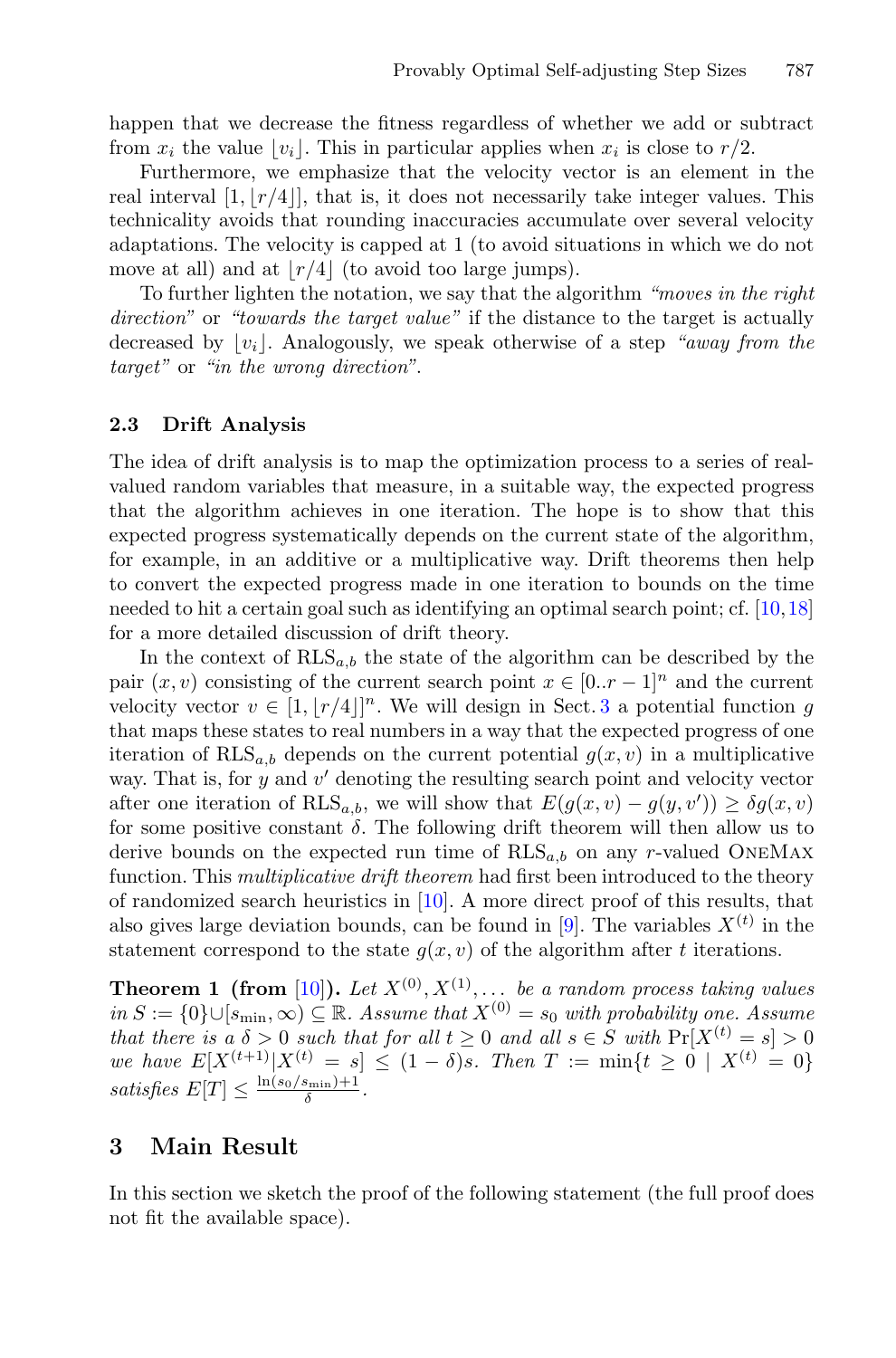**Theorem 2.** *For constants* a, b *satisfying*  $1 < a \leq 2$ ,  $1/2 < b \leq 0.9$ ,  $2ab-b-a$ 0,  $a + b > 2$ , and  $a<sup>2</sup>b > 1$  *(one can choose, for example,*  $a = 1.7$  *and*  $b = 0.9$ *) the expected run time of RLS*a,b *(Algorithm [1\)](#page-4-0) on any generalized* r*-valued* OneMax *function is*  $\Theta(n(\log n + \log r))$  *and this is optimal among all comparison-based algorithms.*

The lower bound as well as the statement that no comparison-based algorithm can have an expected run time of smaller order easily follows from a coupon collector argument and the information-theoretic lower bound. In a bit more detail, we note that in the initial solution there are, with high probability,  $\Theta(n)$  positions i in which the value  $x_i$  does not agree with that of the target string. The algorithm has to touch each of these positions at least once, which by the well-known coupon collector theorem (cf. [\[1,](#page-8-10) Sect. 1] for an introduction to this problem) requires  $\Theta(n \log n)$  iterations on average and with high probability. The  $\Omega(n \log r)$  follows from the observation that there are  $r^n$  possible target strings in total. Since  $RLS_{a,b}$  exploits only the information whether or not the offspring has a fitness value that is at least as good as that of its parent (in the decision of whether or not to replace the parent) and whether or not its fitness is strictly better (in the decision how to update the velocity), it is a *comparisonbased algorithm* that uses only  $log_2(3)$  bits of information per iteration. As such it therefore needs  $\Omega(\log(r^n)) = \Omega(n \log r)$  iterations in expectation to optimize any unknown r-valued ONEMAX function. See  $[11]$  for how to turn the latter information-theoretic consideration into a formal proof.

To prove the upper bound we use *drift analysis*; multiplicative drift analysis to be more precise. To this end, as explained in Sect. [2.3,](#page-5-1) we need to find a mapping of the state  $(x, v)$  of the algorithm to a real value. This *potential function* should measure some sort of distance to the target state. We briefly discuss this potential function below. Proving that it yields the required multiplicative drift is the purpose of Lemma [3.](#page-7-0)

To simplify the notation below, for a given search point  $x$  and the target bit string z and the chosen metric d, we let  $d_i = d(x_i, z_i)$  (for all  $i \leq n$ ) be the distance vector of x to z. Thus, the goal is to reach a state in which the distance vector is  $(0,\ldots,0)$ . We now want to define a potential function in dependence on  $(d, v)$  (where of course d is dependent on x) such that it is 0 when d is  $(0, \ldots, 0)$ and strictly positive for any  $x \neq (0,\ldots,0)$ . Furthermore, we easily see that there are two important ways to make progress, either by advancing in terms of fitness or by adjusting the velocity to a value that is more suitable to make progress in future iterations. This has to be reflected in the potential function. Our ultimate goal being the minimization of fitness, it is not difficult to see that some preference should be given to a progress in fitness. This can be achieved by multiplying the term accounting for the appropriateness of the velocity with some constant  $c < 1$ . We measure the appropriateness of the velocity as the maximum of the ratios  $d_i/(2v_i)$  and  $2v_i/d_i$ , reflecting the fact that a velocity of  $d_i/2$  is very well-suited for progress; smaller values give less progress, while larger values lead to a badly adjusted velocity in the next iteration (and very large values make progress in fitness impossible).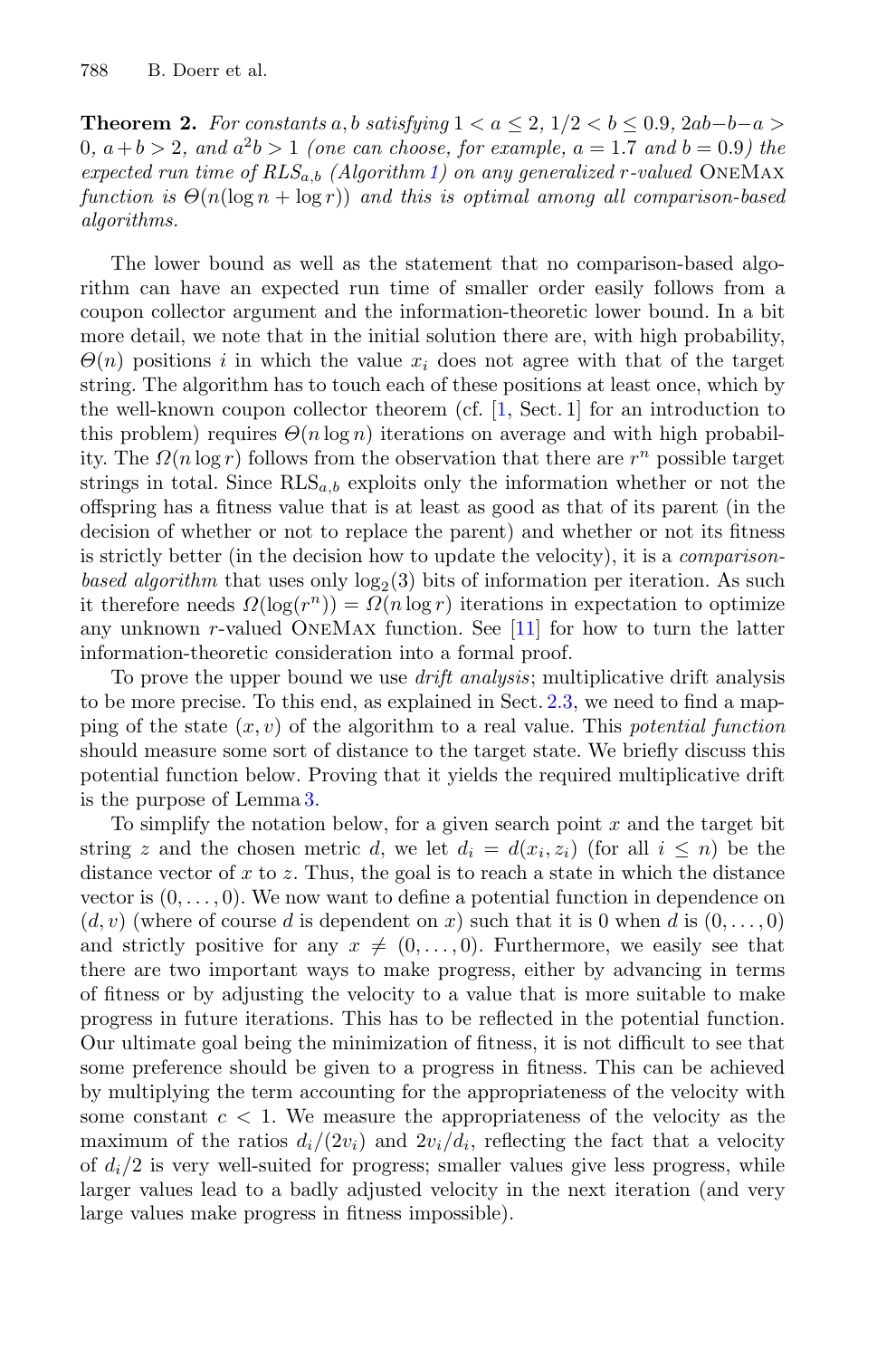One problem in getting good drift is that velocities  $v_i$  just below  $2d_i$  allow for jumping over the target while increasing the (already too large) velocity. We get around this problem by observing that it is equally likely that the large velocity is reduced because of a jump in the wrong direction, and then, while still larger than  $d_i$ , will still give a good improvement when overstepping the goal. We reflect this in the potential function by giving a penalty term of  $pd_i$ (for some suitable constant p) on any state  $(d, v)$  having a too large velocity.

To sum up this discussion we use as potential function the following map  $g: [0..r-1]^n \times [1, [r/4]]^n \to \mathbb{R}, (x, v) \mapsto \sum_{i=1}^n g_i(d_i, v_i)$  where  $g_i(d_i, v_i) := 0$  for  $d_i = 0$  and for  $d_i \geq 1$ 

$$
g_i(d_i, v_i) := d_i + \begin{cases} cd_i \max\{2v_i/d_i, d_i/(2v_i)\}, & \text{if } v_i \le 2bd_i; \\ cd_i \max\{2v_i/d_i, d_i/(2v_i)\} + pd_i, & \text{otherwise} \end{cases}
$$
(1)

and c, p are (small) constants specified below.

Summarizing all the conditions needed below, we require that the constants a, b, c, p satisfy  $1 < a \leq 2$ ,  $1/2 < b \leq 0.9$ ,  $2ab - b - a > 0$ ,  $a + b > 2$ ,  $a^2b > 1$ ,  $8abc + 2p + 4c/b \le 1/16$ ,  $p > 8c\left(\frac{a+b}{2} - 1\right)$ , and  $p > 4(a-1)c > 0$ .

We can thus choose, for example,  $a = 1.7$ ,  $b = 0.9$ ,  $p = 0.01$ , and  $c = 0.001$ .

The following lemma, together with the observation that the initial potential is of order at most  $nr^2$  plugged into the multiplicative drift theorem (Theorem [1\)](#page-5-2) proves the desired overall expected run time of  $O(n \log(nr))$ .

<span id="page-7-0"></span>**Lemma 3.** Let  $d \neq (0, \ldots, 0)$  and  $v \in [1, \lfloor r/4 \rfloor]^n$ . Let  $(d', v')$  be the state of *Algorithm [1](#page-4-0) started in* (d, v) *after one iteration (i.e., after a possible update of* x *and* v*). The expected difference in potential satisfies*

$$
E(g(d, v) - g(d', v') | d, v) \ge \frac{\delta}{n} g(d, v)
$$

*for some positive constant* δ*.*

## **4 Conclusions**

While in  $\boxed{7}$  we analyzed static mutation operators for optimizing multi-valued functions  $f : [0..r-1]^n \to \mathbb{R}$ , in this paper we gave an operator based on selfadjusting step sizes. We proved that, in the case of RLS, this leads to a provably optimal run time for r-valued OneMax functions.

Already for the analysis of RLS we gave an intricate drift-argument, with many different cases to consider and penalty terms for resolving situations which would otherwise allow for search points with negative drift. Extending our results to the case of the  $(1+1)$  EA might thus be a very challenging task, pushing the limits of drift theory.

Note that we chose a specific step size adaptation scheme which guarantees optimal run time. It would also be interesting to investigate other adaptation schemes. For example, the step size, in each iteration, could be drawn from a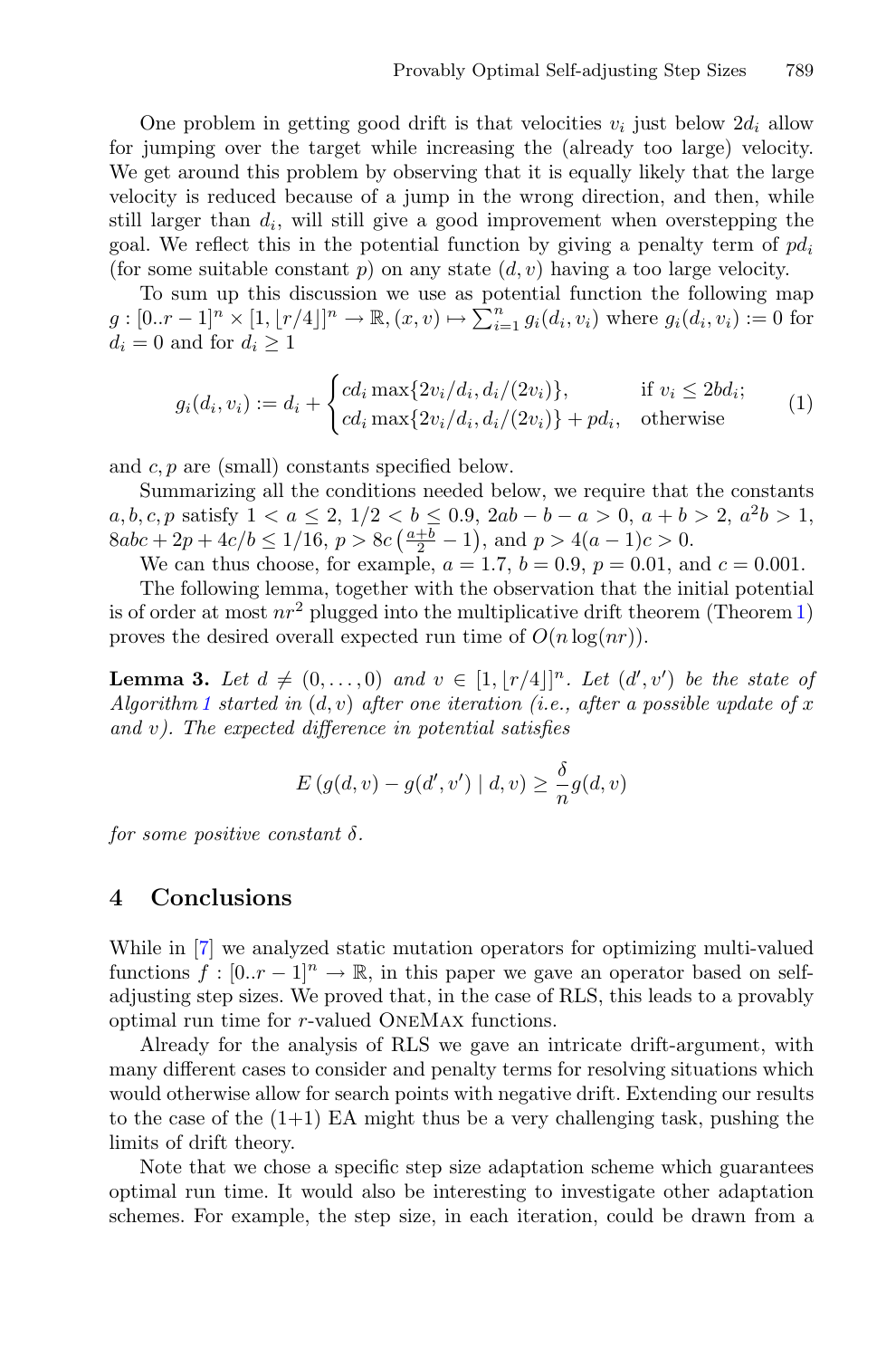distribution (just as in one of the operators presented in [\[7\]](#page-8-1)), and the parameters of this distribution are adapted.

Another issue with step sizes is that infeasible areas of the search space might be reached (in our setting this can happen if we use the interval metric). The issue of boundary handling is a known problem, and our boundary handling technique is by no means the only way for dealing with it. We believe that our choice is natural and leads to a "fair" treatment of all parts of the search space, and it leads to an optimal run time for our setting. It might be interesting to see whether there are other settings where a different boundary handling is more natural, or gives better run time.

**Acknowledgments.** This research benefited from the support of the "FMJH Program Gaspard Monge in optimization and operation research", and from the support to this program from EDF (Electricité de France).

## **References**

- <span id="page-8-10"></span>1. Auger, A., Doerr, B.: Theory of Randomized Search Heuristics. World Scientific, Singapore (2011)
- <span id="page-8-3"></span>2. Auger, A., Hansen, N.: Linear convergence on positively homogeneous functions of a comparison based step-size adaptive randomized search: the  $(1+1)$  ES with generalized one-fifth success rule. CoRR, abs/1310.8397 (2013). [http://arxiv.org/](http://arxiv.org/abs/1310.8397) [abs/1310.8397](http://arxiv.org/abs/1310.8397)
- <span id="page-8-5"></span>3. Böttcher, S., Doerr, B., Neumann, F.: Optimal fixed and adaptive mutation rates for the leadingones problem. In: Schaefer, R., Cotta, C., Kolodziej, J., Rudolph, G. (eds.) PPSN XI. LNCS, vol. 6238, pp. 1–10. Springer, Heidelberg (2010)
- <span id="page-8-2"></span>4. Dietzfelbinger, M., Rowe, J.E., Wegener, I., Woelfel, P.: Tight bounds for blind search on the integers and the reals. Comb. Probab. Comput. **19**, 711–728 (2010)
- <span id="page-8-0"></span>5. Doerr, B., Doerr, C.: Optimal parameter choices through self-adjustment: applying the 1/5-th rule in discrete settings. In: Proceedings of the ACM Genetic and Evolutionary Computation Conference (GECCO 2015), pp. 1335–1342. ACM (2015)
- <span id="page-8-7"></span>6. Doerr, B., Doerr, C., Ebel, F.: From black-box complexity to designing newgenetic algorithms. Theor. Comput. Sci. **567**, 87–104 (2015)
- <span id="page-8-1"></span>7. Doerr, B., Doerr, C., Kötzing, T.: The right mutation strength for multi-valued decision variables. In: Proceedings of the ACM Genetic and Evolutionary Computation Conference (GECCO 2016). ACM (2016, to appear). [http://arxiv.org/abs/](http://arxiv.org/abs/1604.03277) [1604.03277](http://arxiv.org/abs/1604.03277)
- <span id="page-8-6"></span>8. Doerr, B., Doerr, C., Yang, J.: Optimal parameter choices via precise black-box analysis. In: Proceedings of the ACM Genetic and Evolutionary Computation Conference (GECCO 2016). ACM (2016, to appear)
- <span id="page-8-9"></span>9. Doerr, B., Goldberg, L.A.: Adaptive drift analysis. Algorithmica **65**, 224–250 (2013)
- <span id="page-8-8"></span>10. Doerr, B., Johannsen, D., Winzen, C.: Multiplicative drift analysis. Algorithmica **64**, 673–697 (2012)
- <span id="page-8-11"></span>11. Droste, S., Jansen, T., Wegener, I.: Upper and lower bounds for randomized search heuristics in black-box optimization. Theor. Comput. Syst. **39**, 525–544 (2006)
- <span id="page-8-4"></span>12. Eiben, A.E., Hinterding, R., Michalewicz, Z.: Parameter control in evolutionary. IEEE Trans. Evol. Comput. **3**, 124–141 (1999)